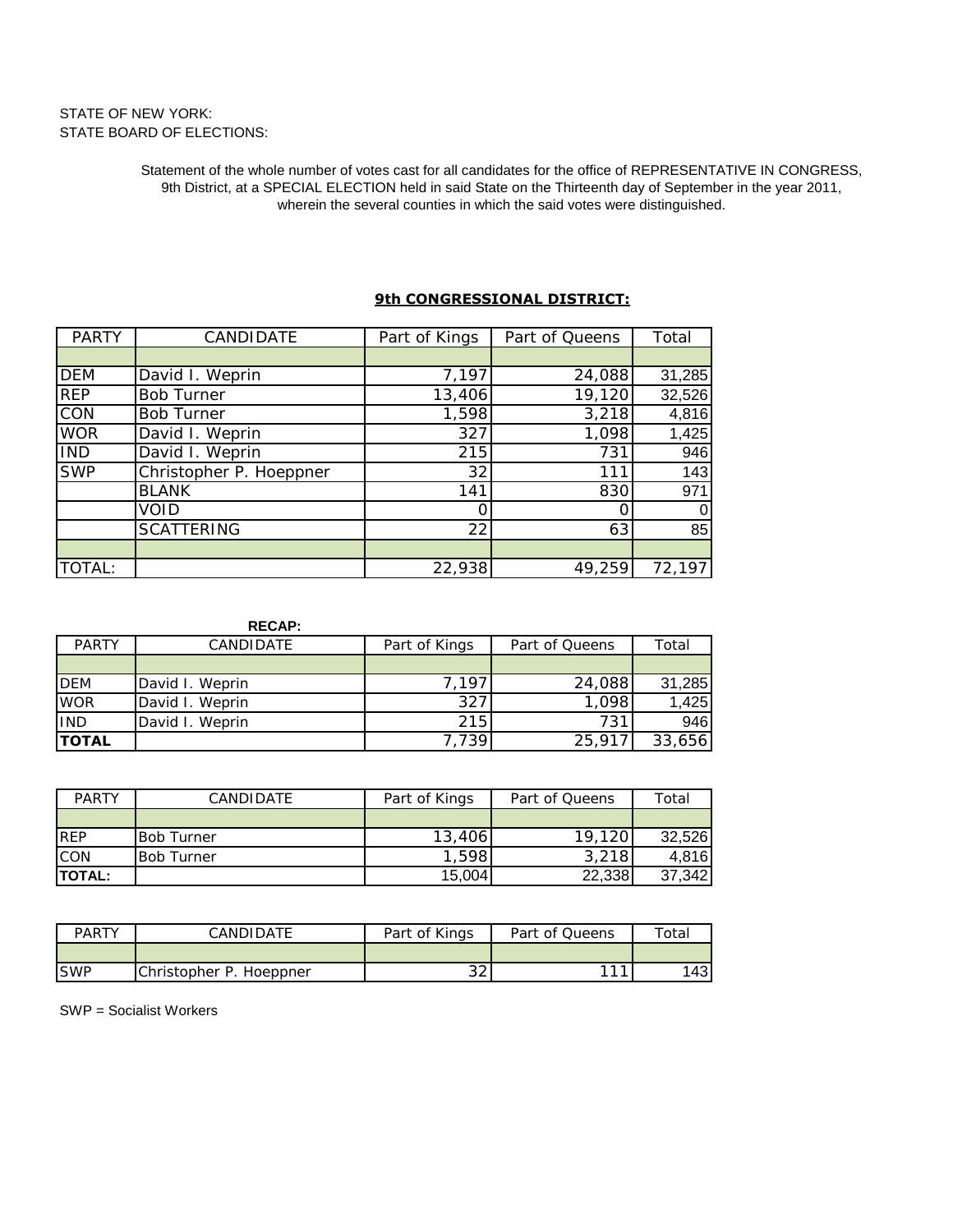# STATE OF NEW YORK: STATE BOARD OF ELECTIONS:

Statement of the whole number of votes cast for all candidates for the office of Member of Assembly, 23rd District, at a SPECIAL ELECTION held in said State on the Thirteenth day of September in the year 2011, wherein the several counties in which the said votes were distinguished.

| <b>PARTY</b> | CANDIDATE         | Part of Queens |
|--------------|-------------------|----------------|
|              |                   |                |
| <b>DEM</b>   | Phillip Goldfeder | 8,196          |
| <b>REP</b>   | Jane E. Deacy     | 5,708          |
| CON          | Jane E. Deacy     | 1,311          |
| <b>WOR</b>   | Phillip Goldfeder | 326            |
| <b>IND</b>   | Phillip Goldfeder | 363            |
|              | <b>BLANK</b>      | 747            |
|              | void              |                |
|              | <b>SCATTERING</b> | 52             |
|              |                   |                |
| TOTAL:       |                   | 16,703         |

### **23rd ASSEMBLY DISTRICT:**

### **RECAP:**

| <b>PARTY</b> | CANDIDATE         | Part of Queens |
|--------------|-------------------|----------------|
|              |                   |                |
| <b>DFM</b>   | Phillip Goldfeder |                |
| <b>WOR</b>   | Phillip Goldfeder |                |
| <b>IND</b>   | Phillip Goldfeder |                |
| <b>TOTAL</b> |                   |                |

| <b>PARTY</b>   | <b>CANDIDATE</b> | Part of Queens |
|----------------|------------------|----------------|
|                |                  |                |
| <b>RFP</b>     | Jane E. Deacy    | 5.70           |
| <b>CON</b>     | Jane E. Deacy    | 1.31           |
| <b>ITOTAL:</b> |                  |                |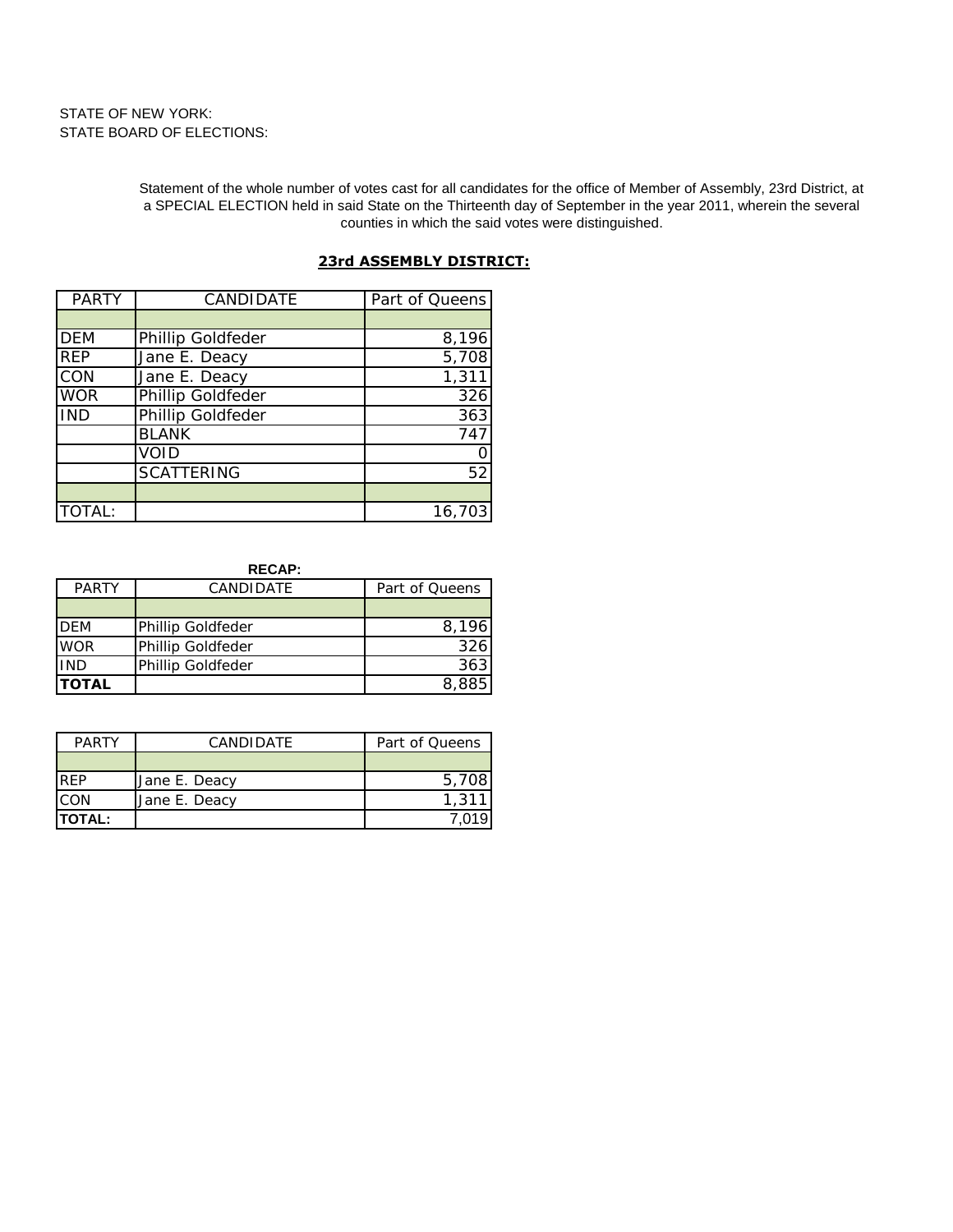Statement of the whole number of votes cast for all candidates for the office of Member of Assembly, 27th District, at a SPECIAL ELECTION held in said State on the Thirteenth day of September in the year 2011, wherein the several counties in which the said votes were distinguished.

| <b>PARTY</b> | CANDIDATE             | Part of Queens |
|--------------|-----------------------|----------------|
|              |                       |                |
| <b>DEM</b>   | Michael A. Simanowitz | 6,451          |
| <b>REP</b>   | Marco D. Desena       | 1,929          |
| CON          | Marco D. Desena       | 280            |
| WOR          | Michael A. Simanowitz | 345            |
| <b>IND</b>   | Michael A. Simanowitz | 361            |
|              | <b>BLANK</b>          | 827            |
|              | VOID                  |                |
|              | <b>SCATTERING</b>     | 34             |
|              |                       |                |
| TOTAL:       |                       | 10.227         |

### **27th ASSEMBLY DISTRICT:**

#### **RECAP:**

| <b>PARTY</b>  | <b>CANDIDATE</b>      | Part of Queens |
|---------------|-----------------------|----------------|
|               |                       |                |
| <b>IDEM</b>   | Michael A. Simanowitz | 6.45           |
| <b>WOR</b>    | Michael A. Simanowitz | 345            |
| <b>IND</b>    | Michael A. Simanowitz |                |
| <b>ITOTAL</b> |                       |                |

| <b>PARTY</b>   | <b>CANDIDATE</b> | Part of Queens |
|----------------|------------------|----------------|
|                |                  |                |
| <b>RFP</b>     | Marco D. Desena  |                |
| CON            | Marco D. Desena  |                |
| <b>ITOTAL:</b> |                  |                |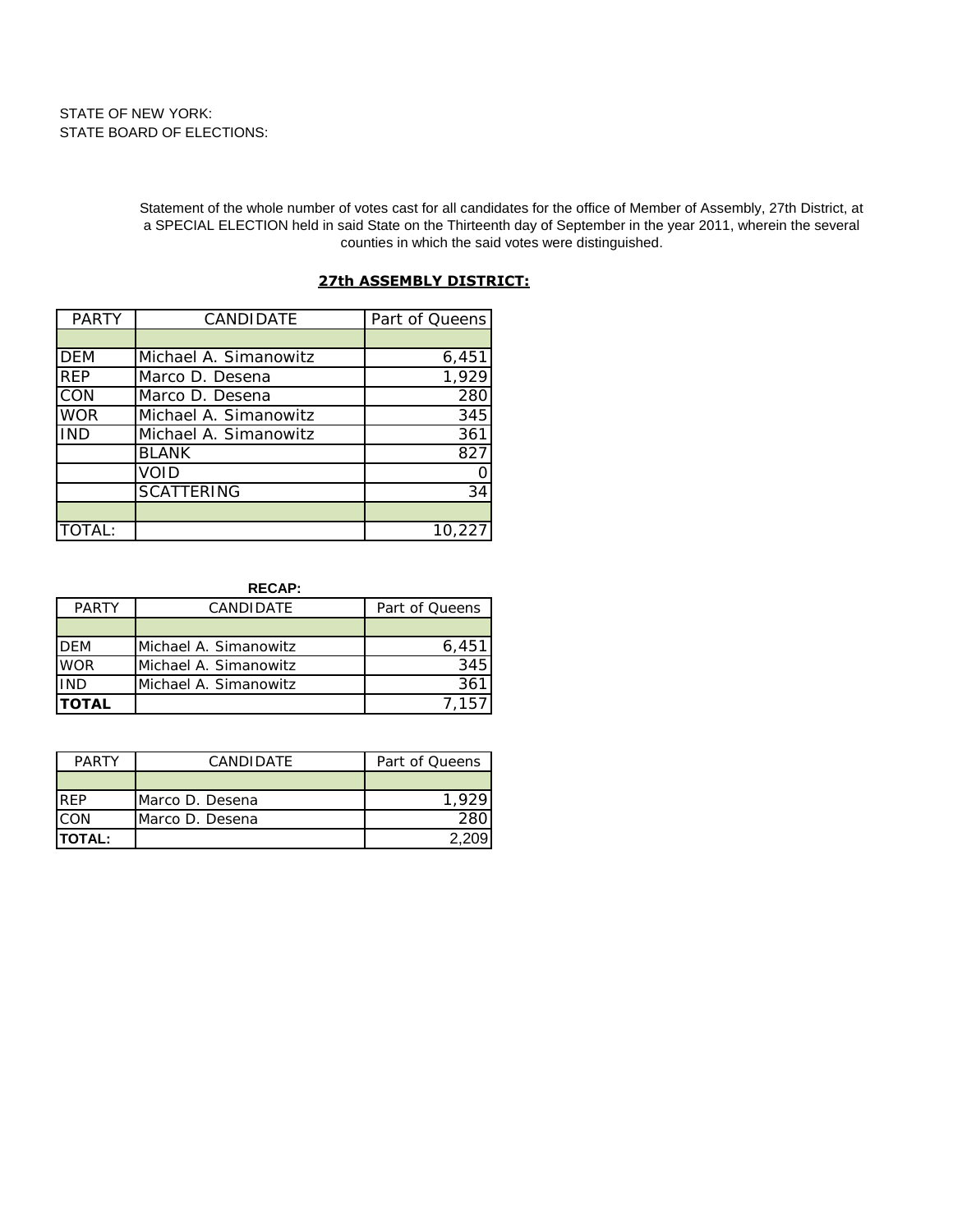Statement of the whole number of votes cast for all candidates for the office of Member of Assembly, 54th District, at a SPECIAL ELECTION held in said State on the Thirteenth day of September in the year 2011, wherein the several counties in which the said votes were distinguished.

| PARTY            | CANDIDATE              | Part of Kings |
|------------------|------------------------|---------------|
|                  |                        |               |
| <b>DEM</b>       | Rafael L. Espinal, Jr. | 2,301         |
| $\overline{CON}$ | Rafael L. Espinal, Jr. | 187           |
| <b>WOR</b>       | Jesus Gonzalez         | 1,894         |
| <b>UWC</b>       | Rafael L. Espinal, Jr. | 41            |
| <b>CFP</b>       | Deidra C. Towns        | 1,047         |
|                  | <b>BLANK</b>           | 190           |
|                  | void                   |               |
|                  | <b>SCATTERING</b>      | 3             |
|                  |                        |               |
| <b>TOTAL:</b>    |                        | 5,66          |

## **54th ASSEMBLY DISTRICT:**

**RECAP:**

| <b>PARTY</b> | CANDIDATE              | Part of Kings     |
|--------------|------------------------|-------------------|
|              |                        |                   |
| <b>DEM</b>   | Rafael L. Espinal, Jr. | 2.30 <sup>2</sup> |
| CON          | Rafael L. Espinal, Jr. |                   |
| <b>UWC</b>   | Rafael L. Espinal, Jr. |                   |
| <b>TOTAL</b> |                        |                   |

| レムト | CANDIDATE      | Part of Kings |
|-----|----------------|---------------|
|     |                |               |
|     | Jesus Gonzalez |               |

| PΔ | CANDIDATE       | Part of Kings |
|----|-----------------|---------------|
|    |                 |               |
|    | Deidra C. Towns |               |

UWC = United We Can CFP = Community First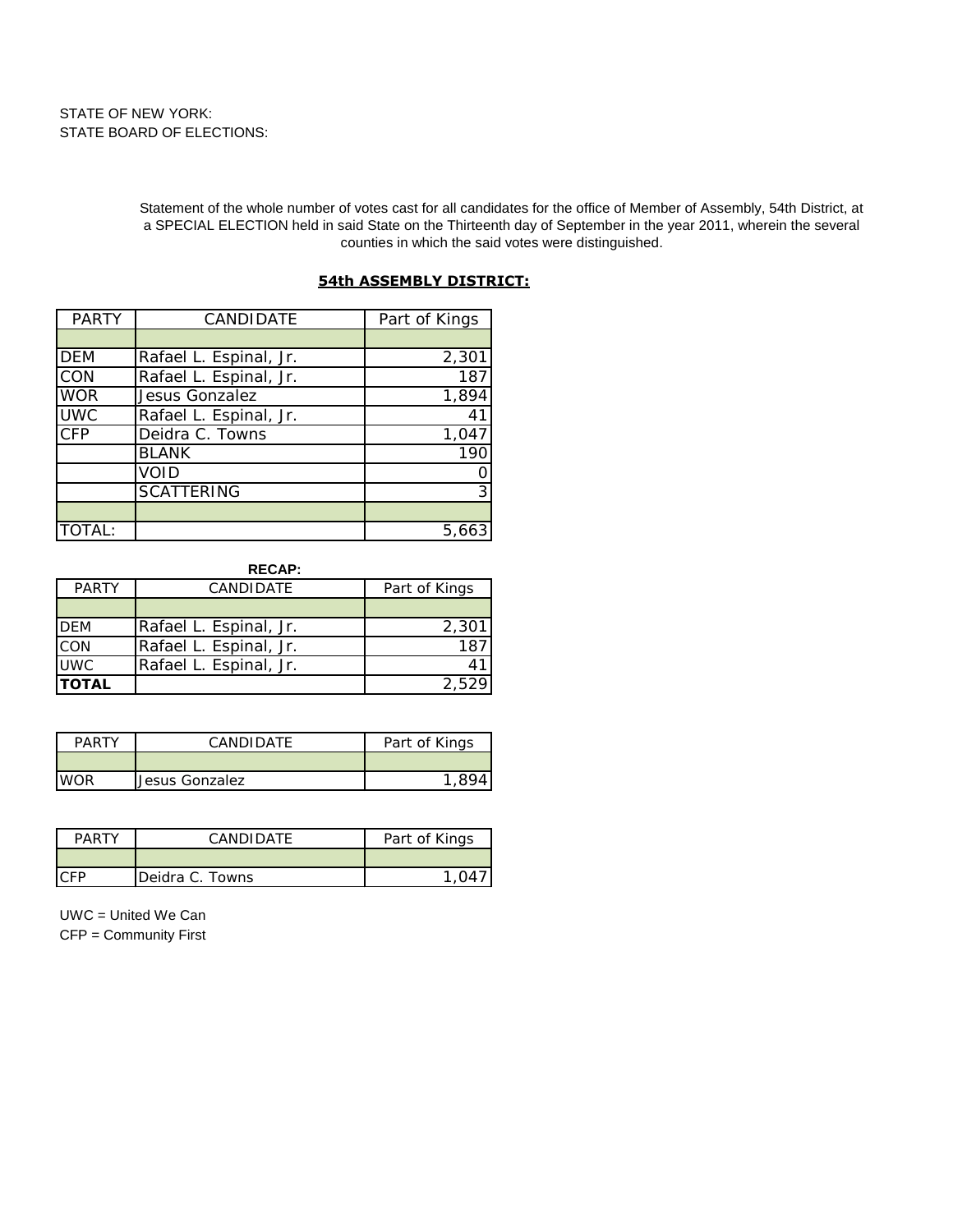Statement of the whole number of votes cast for all candidates for the office of Member of Assembly, 73rd District, at a SPECIAL ELECTION held in said State on the Thirteenth day of September in the year 2011, wherein the several counties in which the said votes were distinguished.

# **73rd ASSEMBLY DISTRICT:**

| <b>PARTY</b> | CANDIDATE         | Part of New York |
|--------------|-------------------|------------------|
|              |                   |                  |
| <b>DEM</b>   | Dan Quart         | 6,020            |
| <b>REP</b>   | Paul Niehaus      | 2,802            |
| <b>WOR</b>   | Dan Quart         | 298              |
| <b>IND</b>   | Paul Niehaus      | 327              |
|              | <b>BLANK</b>      | 53               |
|              | void              |                  |
|              | <b>SCATTERING</b> |                  |
|              |                   |                  |
| TOTAL:       |                   | 9.5              |

**RECAP:**

| PARTY         | <b>CANDIDATE</b> | Part of New York |
|---------------|------------------|------------------|
|               |                  |                  |
| <b>IDEM</b>   | Dan Quart        |                  |
| <b>WOR</b>    | Dan Quart        |                  |
| <b>ITOTAL</b> |                  | 6 31             |

| <b>PARTY</b>  | CANDIDATE    | Part of New York |
|---------------|--------------|------------------|
|               |              |                  |
| <b>RFP</b>    | Paul Niehaus |                  |
| IND           | Paul Niehaus |                  |
| <b>ITOTAL</b> |              |                  |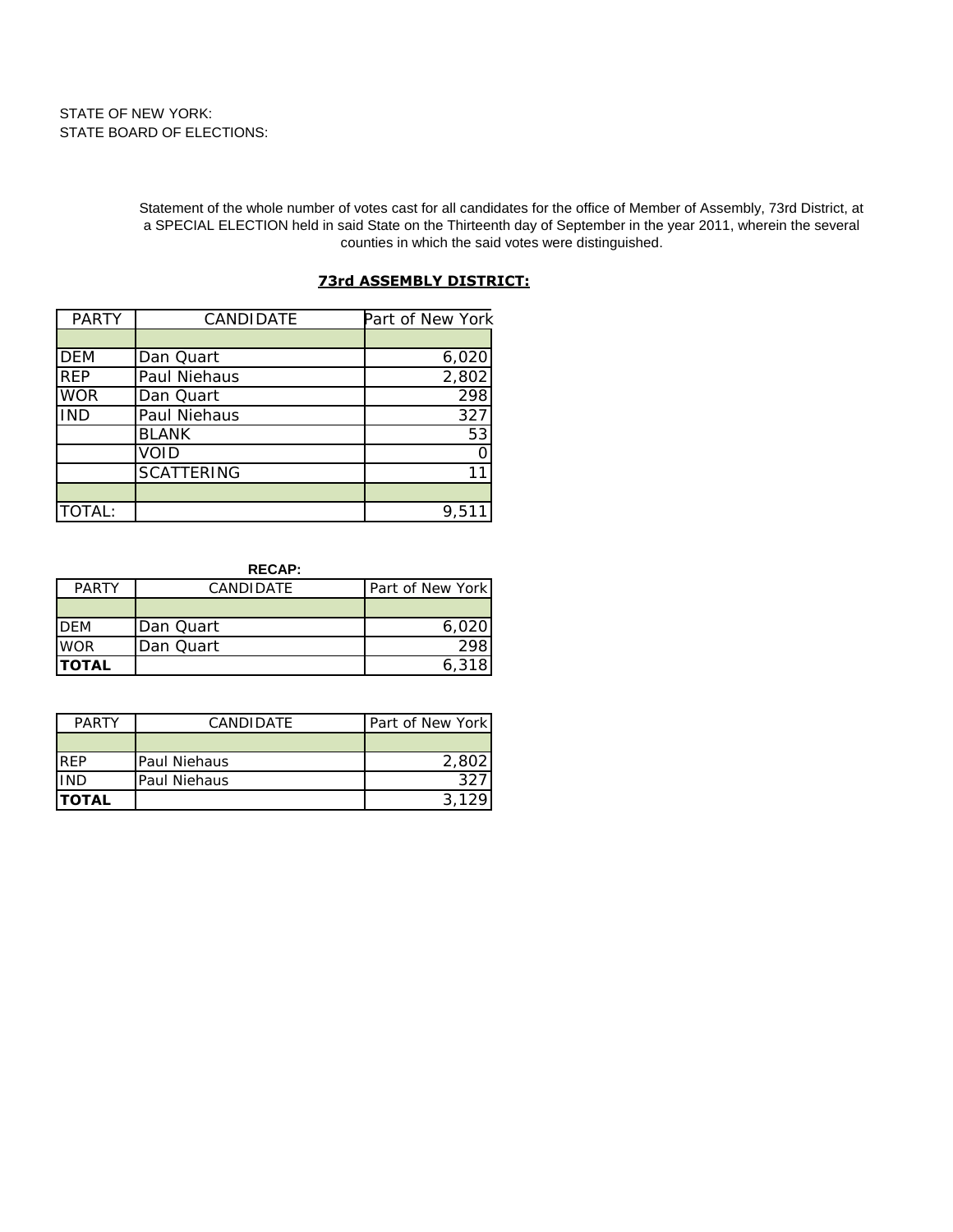Statement of the whole number of votes cast for all candidates for the office of Member of Assembly, 116th District, at a SPECIAL ELECTION held in said State on the Thirteenth day of September in the year 2011, wherein the several counties in which the said votes were distinguished.

# **116th ASSEMBLY DISTRICT:**

| <b>PARTY</b> | CANDIDATE           | Part of Oneida |
|--------------|---------------------|----------------|
|              |                     |                |
| <b>DEM</b>   | Anthony J. Brindisi | 7,926          |
| <b>REP</b>   | Gregory Johnson     | 5,061          |
| CON          | Gregory Johnson     | 1,072          |
| <b>WOR</b>   | Anthony J. Brindisi | 437            |
| <b>IND</b>   | Anthony J. Brindisi | 638            |
|              | <b>BLANK</b>        | 51             |
|              | VOID                |                |
|              | <b>SCATTERING</b>   | 12             |
|              |                     |                |
| TOTAL:       |                     | 15,197         |

**RECAP:**

| <b>WOR</b>                 | Anthony J. Brindisi<br>Anthony J. Brindisi |  |
|----------------------------|--------------------------------------------|--|
| <b>IND</b><br><b>TOTAL</b> | Anthony J. Brindisi                        |  |

| <b>PARTY</b> | CANDIDATE       | Part of Oneida |
|--------------|-----------------|----------------|
|              |                 |                |
| <b>RFP</b>   | Gregory Johnson | 5.06           |
| CON          | Gregory Johnson |                |
| ITOTAL:      |                 | 6.133          |